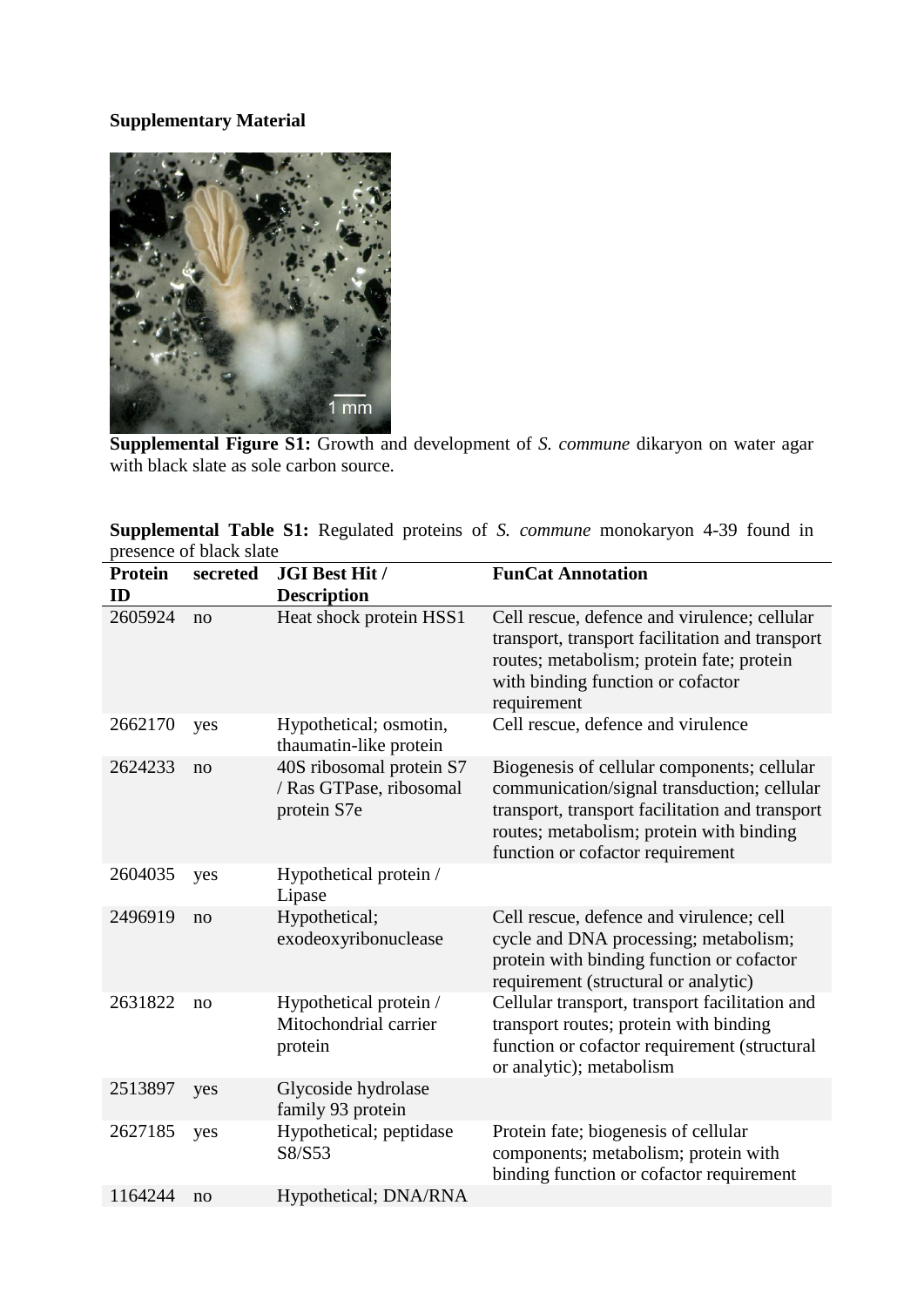|         |     | helicase                                                                                                               |                                                                                                                                                                            |
|---------|-----|------------------------------------------------------------------------------------------------------------------------|----------------------------------------------------------------------------------------------------------------------------------------------------------------------------|
| 2670889 | no  | Hypothetical                                                                                                           |                                                                                                                                                                            |
| 2516955 | yes | Hypothetical; multicopper<br>oxidase                                                                                   | Cell rescue, defence and virulence;<br>metabolism                                                                                                                          |
| 1039007 | no  | Hypothetical; zinc finger,<br>C <sub>2</sub> H <sub>2</sub> -like                                                      | Protein with binding function or cofactor<br>requirement; transcription                                                                                                    |
| 2512665 | no  | Hypothetical;<br>phosphoglucose<br>isomerase                                                                           | Metabolism; energy                                                                                                                                                         |
| 2624086 | no  | Hypothetical; peptidase<br>M43                                                                                         | Protein fate                                                                                                                                                               |
| 2667138 | no  | Glycoside hydrolase<br>family 43 protein                                                                               |                                                                                                                                                                            |
| 1084300 | yes | Hypothetical; blue (type)<br>1) copper domain                                                                          |                                                                                                                                                                            |
| 2612068 | no  | Hypothetical; pyruvate<br>kinase                                                                                       | Metabolism; energy; protein with binding<br>function or cofactor requirement                                                                                               |
| 2502504 | yes | Glycoside hydrolase<br>family 5 protein                                                                                | Metabolism; cell rescue, defence and<br>virulence                                                                                                                          |
| 2573370 | no  | Hypothetical protein                                                                                                   |                                                                                                                                                                            |
| 2531390 | yes | Hypothetical protein                                                                                                   |                                                                                                                                                                            |
| 2630637 | no  | Hypothetical; aldo/keto<br>reductase                                                                                   | Cell rescue, defence and virulence; energy;<br>interaction with the environment;<br>metabolism; protein with binding function<br>or cofactor requirement                   |
| 2450004 | no  | Expressed protein                                                                                                      |                                                                                                                                                                            |
| 2492911 | no  | Hypothetical protein                                                                                                   |                                                                                                                                                                            |
| 2604628 | no  | Hypothetical; catalase                                                                                                 | Cell cycle and DNA processing; cell fate;<br>interaction with the environment;<br>metabolism; protein with binding function<br>or cofactor requirement; transcription      |
| 1184152 | yes | Hypothetical; lipase                                                                                                   |                                                                                                                                                                            |
| 2643124 | no  | <b>Expressed</b> protein                                                                                               |                                                                                                                                                                            |
| 2645292 | yes | Expressed protein                                                                                                      |                                                                                                                                                                            |
| 2565008 | yes | Hypothetical; gamma-<br>glutamyltranspeptidase                                                                         | Metabolism                                                                                                                                                                 |
| 2635807 | no  | Hypothetical; peptidyl-<br>prolyl cis-trans isomerase                                                                  | Systematic interaction with the<br>environment; protein fate; cellular<br>communication/signal transduction<br>mechanism; cell fate; cell rescue, defence<br>and virulence |
| 2643998 | no  | Hypothetical; aconitase<br>A/isopropylmalate<br>dehydratase                                                            | Metabolism; energy; protein with binding<br>function or cofactor requirement                                                                                               |
| 2604063 | yes | Hypothetical; peptidase<br>M14                                                                                         |                                                                                                                                                                            |
| 2722240 | no  | <b>Hypothetical [Coprinopsis</b><br>cinerea calmodulin-<br>binding motif protein;<br>Moniliophthora roreri, ID<br>50%] |                                                                                                                                                                            |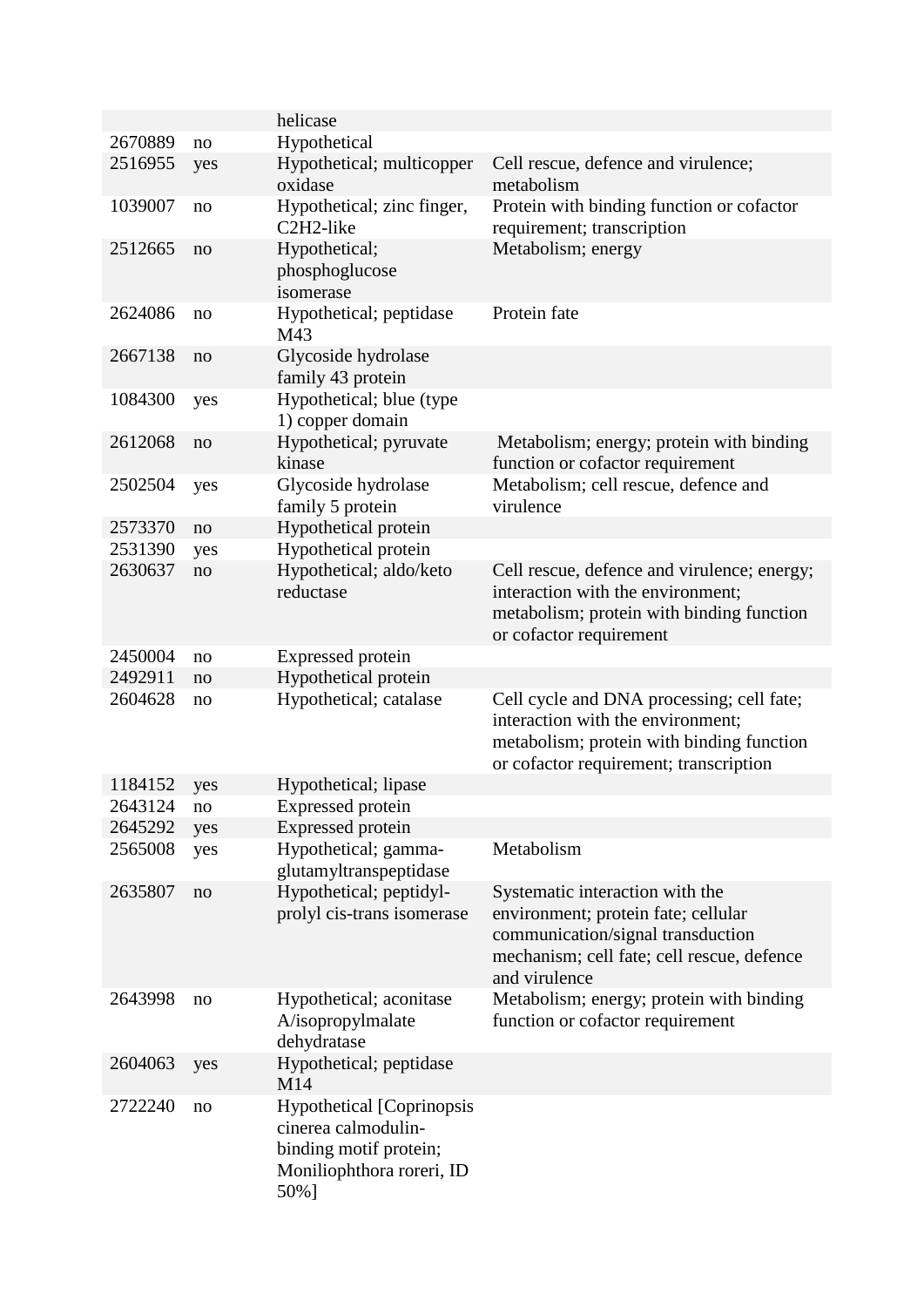| 2613271 | yes | Glycoside hydrolase<br>family 92 protein |                                                                                                                                                                                 |
|---------|-----|------------------------------------------|---------------------------------------------------------------------------------------------------------------------------------------------------------------------------------|
| 2200914 | no  |                                          |                                                                                                                                                                                 |
| 2522030 | no  | Hypothetical; CDR ABC<br>transporter     | Cell rescue, defence and virulence; cellular<br>transport, transport facilitation and transport<br>routes; metabolism; protein with binding<br>function or cofactor requirement |
| 2639534 | yes | Glycoside hydrolase<br>family 6 protein  | Metabolism                                                                                                                                                                      |
| 2603998 | yes | Hypothetical protein                     |                                                                                                                                                                                 |
| 2701674 | yes | Hypothetical protein                     |                                                                                                                                                                                 |

**Supplemental Table S2:** Regulated proteins of *S. commune* monokaryon 4-39 found in absence of black slate

| <b>Protein</b><br>ID | secreted | JGI Best Hit /<br><b>Description</b>                                                   | <b>FunCat Annotation</b>                                                                                                                                                  |
|----------------------|----------|----------------------------------------------------------------------------------------|---------------------------------------------------------------------------------------------------------------------------------------------------------------------------|
| 2547616              | yes      | Hypothetical; peptidase<br>S <sub>10</sub>                                             | Protein fate                                                                                                                                                              |
| 2670422              | yes      | Hypothetical; glycoside<br>hydrolase, family 5                                         | Metabolism                                                                                                                                                                |
| 2009250              | yes      | Hypothetical; Peptidase<br>M35                                                         |                                                                                                                                                                           |
| 2611788              | no       | Translation elongation<br>factor 1a                                                    | Protein synthesis; cell fate; protein with<br>binding function or cofactor requirement;<br>regulation of metabolism and protein<br>function                               |
| 2617616              | no       | Hypothetical; ATP<br>synthesis coupled proton<br>transport                             | Cellular transport, transport facilitation and<br>transport routes; energy; interaction with<br>the environment; protein with binding<br>function or cofactor requirement |
| 2621834              | yes      | Hypothetical protein                                                                   | Cell rescue, defence and virulence                                                                                                                                        |
| 2684323              | no       | Hypothetical; protein<br>synthesis factor;<br>translation elongation<br>factor EFG/EF2 | Protein synthesis; protein with binding<br>function or cofactor requirement                                                                                               |
| 2604352              | yes      | Hypothetical; peptidase<br>M35                                                         |                                                                                                                                                                           |
| 2172097              | yes      | Glycoside hydrolase<br>family 3 protein                                                | Metabolism                                                                                                                                                                |
| 2638699              | no       | Glyceraldehyde-3-<br>phosphate dehydrogenase                                           |                                                                                                                                                                           |
| 73246                | yes      | Glycoside hydrolase<br>family 5 protein                                                | Metabolism; cell type differentiation;<br>energy; biogenesis of cellular components;<br>cell fate                                                                         |
| 2186806              | no       | Hypothetical; glucose-<br>methanol-choline<br>oxidoreductase                           | Metabolism; protein with binding function<br>or cofactor requirement; cellular transport,<br>transport facilitation and transport routes                                  |
| 2642124              | yes      | Hypothetical; alcohol<br>dehydrogenase                                                 | Cell rescue, defence and virulence; energy;<br>metabolism                                                                                                                 |
| 2495926              | yes      | Glycoside hydrolase                                                                    |                                                                                                                                                                           |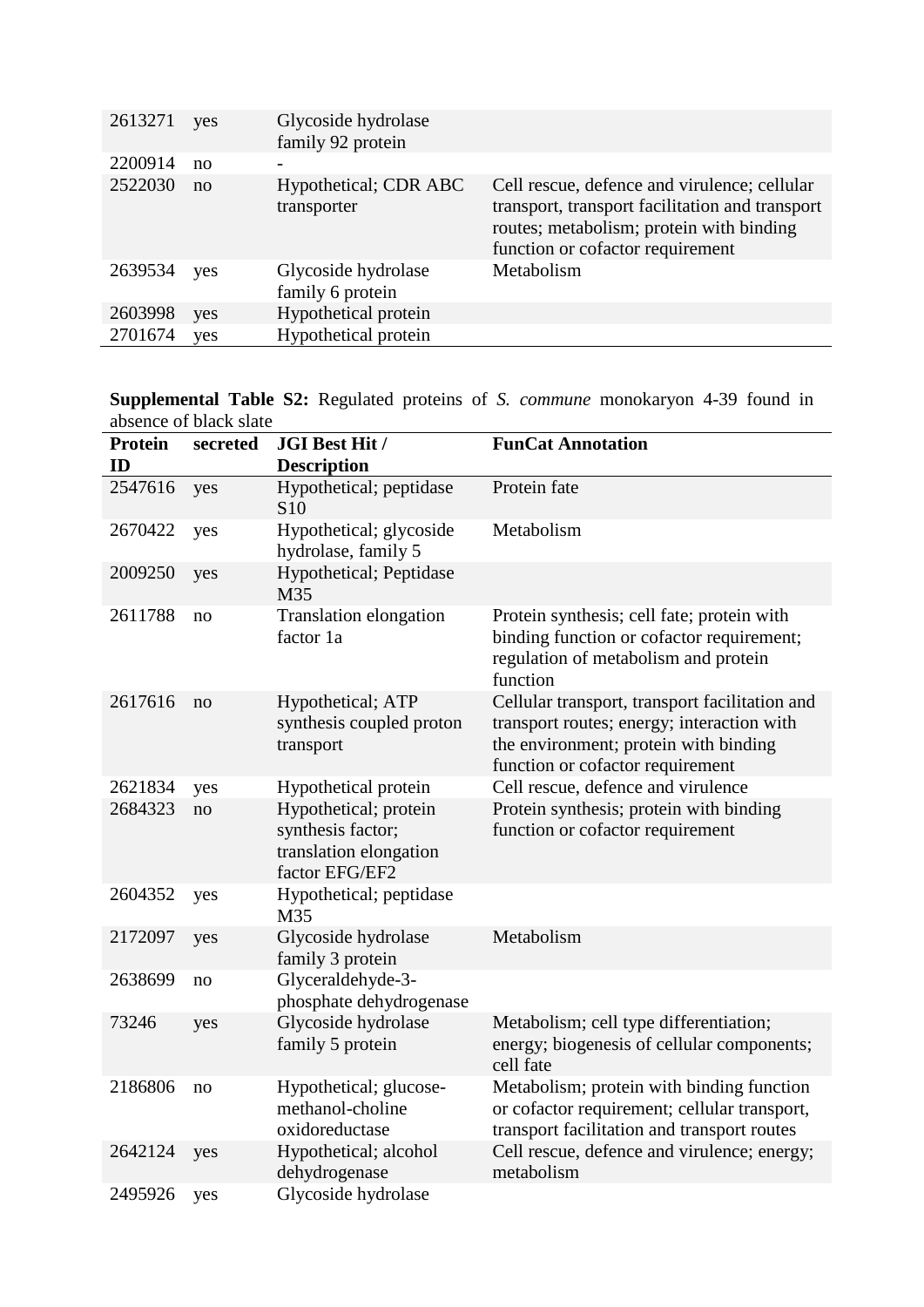|         |     | family 93 protein                                                |                                                                                                                                                                                                                                                                                  |
|---------|-----|------------------------------------------------------------------|----------------------------------------------------------------------------------------------------------------------------------------------------------------------------------------------------------------------------------------------------------------------------------|
| 2611411 | no  | Hypothetical; thioredoxin                                        | Biogenesis of cellular components; cell<br>cycle and DNA processing; cell rescue,<br>defence and virulence; cellular transport,<br>transport facilitation and transport routes;<br>protein fate                                                                                  |
| 2618843 | no  | Hypothetical;<br>coproporphyrinogen III<br>oxidase               | Metabolism; protein with binding function<br>or cofactor requirement                                                                                                                                                                                                             |
| 2498526 | no  | Tubulin alpha-1B chain                                           |                                                                                                                                                                                                                                                                                  |
| 2009111 | yes | Non-catalytic module<br>family EXPN protein                      |                                                                                                                                                                                                                                                                                  |
| 2606836 | no  | Hypothetical;<br>phosphoglycerate kinase                         | Energy; metabolism; protein with binding<br>function or cofactor requirement                                                                                                                                                                                                     |
| 1110525 | yes | Hypothetical;<br>serine/threonine protein<br>kinase              | Metabolism                                                                                                                                                                                                                                                                       |
| 2625339 | no  | Hypothetical;<br>phosphoenolpyruvate<br>carboxykinase            | Metabolism; energy                                                                                                                                                                                                                                                               |
| 2618632 | yes | Hypothetical; peptidase<br>S8 and S53                            | Protein fate; biogenesis of cellular<br>components; metabolism; protein with<br>binding function or cofactor requirement                                                                                                                                                         |
| 2597255 | yes | Hypothetical; peptidase<br>M36                                   |                                                                                                                                                                                                                                                                                  |
| 2492393 | no  | Hypothetical; WD40<br>repeat-containing protein                  | Cell fate; cell rescue, defence and virulence;<br>cellular communication / signal<br>transduction mechanism; protein fate;<br>protein synthesis; protein with binding<br>function or cofactor requirement; regulation<br>of metabolism and protein function                      |
| 2642646 | no  | Hypothetical; GHMP<br>kinase; mevalonate and<br>galactokinase    |                                                                                                                                                                                                                                                                                  |
| 237513  | yes | Hypothetical; FAD linked<br>oxidase                              | Metabolism; protein with binding function<br>or cofactor requirement; cellular transport,<br>transport facilitation and transport routes;<br>cell rescue, defence and virulence                                                                                                  |
| 2664643 | no  | Glycoside hydrolase<br>family 16 protein<br>[Coniophora puteana] |                                                                                                                                                                                                                                                                                  |
| 2494852 | no  | Hypothetical;<br>argininosuccinate<br>synthase                   | Biogenesis of cellular components; cell<br>cycle and DNA processing; cell fate; cell<br>rescue, defence and virulence; metabolism;<br>protein fate; protein with binding function<br>or cofactor requirement; regulation of<br>metabolism and protein function;<br>transcription |
| 2594763 | no  | Hypothetical; cytochrome<br>P450                                 | Cellular transport, transport facilitation and<br>transport routes; metabolism                                                                                                                                                                                                   |
| 1050459 | no  | Hypothetical protein                                             |                                                                                                                                                                                                                                                                                  |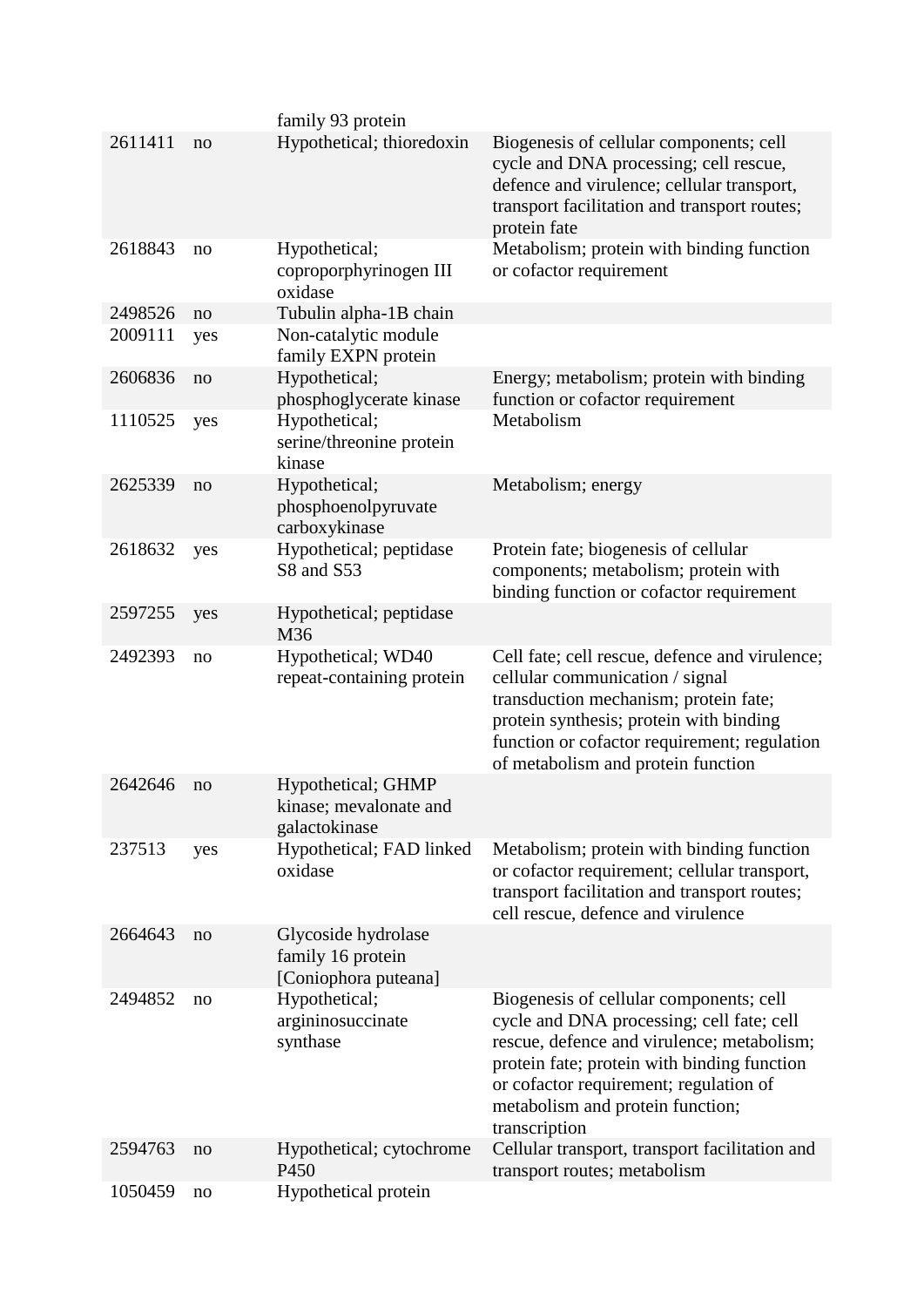| 2636349 | no  | Hypothetical protein                                                                      | Metabolism; energy; cell rescue, defence<br>and virulence                                                                                                                                                                                                                                                                                                       |
|---------|-----|-------------------------------------------------------------------------------------------|-----------------------------------------------------------------------------------------------------------------------------------------------------------------------------------------------------------------------------------------------------------------------------------------------------------------------------------------------------------------|
| 2683832 | no  | Actin-2                                                                                   |                                                                                                                                                                                                                                                                                                                                                                 |
| 2670385 | yes | Hypothetical protein                                                                      |                                                                                                                                                                                                                                                                                                                                                                 |
| 2611765 | no  | 40S ribosomal protein S3                                                                  | Cell cycle and DNA processing; protein<br>synthesis; protein with binding function or<br>cofactor requirement                                                                                                                                                                                                                                                   |
| 2515651 | yes | Hypothetical; P-loop<br>containing nucleoside<br>triphosphate hydrolases<br>[superfamily] | Biogenesis of cellular components; cell<br>fate; cellular communication / signal<br>transduction mechanism; cellular transport,<br>transport facilitation and transport routes;<br>interaction with the environment;<br>metabolism; protein fate; protein with<br>binding function or cofactor requirement;<br>regulation of metabolism and protein<br>function |
| 2623577 | yes | Hypothetical; lipase                                                                      | Metabolism; cell rescue, defence and<br>virulence; interaction with the environment                                                                                                                                                                                                                                                                             |
| 1161886 | no  | Hypothetical; ankyrin                                                                     | Biogenesis of cellular components; cellular<br>communication / signal transduction<br>mechanism; cellular transport, transport<br>facilitation and transport routes;<br>metabolism; protein fate; protein with<br>binding function or cofactor requirement;<br>regulation of metabolism and protein<br>function                                                 |
| 2640541 | no  | Hypothetical;<br>[Verticillium dahliae<br>endoribonuclease L-PSP]                         |                                                                                                                                                                                                                                                                                                                                                                 |
| 2610771 | no  | Hypothetical; glucose-<br>methanol-choline<br>oxidoreductase                              | Metabolism; protein with binding function<br>or cofactor requirement; cellular transport,<br>transport facilitation and transport routes                                                                                                                                                                                                                        |
| 2520972 | yes | Hypothetical; peptidase<br>S <sub>10</sub>                                                | Protein fate                                                                                                                                                                                                                                                                                                                                                    |
| 2617541 | no  | FK506-binding protein;<br>peptidyl-prolyl cis-trans<br>isomerase                          | Cell cycle and DNA processing; cell rescue,<br>defence and virulence; cellular<br>communication / signal transduction<br>mechanism; interaction with the<br>environment; protein fate; protein synthesis;<br>protein with binding function or cofactor<br>requirement; regulation of metabolism and<br>protein function                                         |
| 2597567 | yes | <b>Expressed</b> protein                                                                  |                                                                                                                                                                                                                                                                                                                                                                 |
| 1176082 | yes | Hypothetical; peptidase<br>M28, calcium-binding<br>EF-hand                                | Protein fate                                                                                                                                                                                                                                                                                                                                                    |
| 2607034 | yes | Glycoside hydrolase<br>family 13 protein                                                  | Metabolism                                                                                                                                                                                                                                                                                                                                                      |
| 2618543 | no  | Mitochondrial carrier<br>protein                                                          | Cellular transport, transport facilitation and<br>transport routes; interaction with the<br>environment                                                                                                                                                                                                                                                         |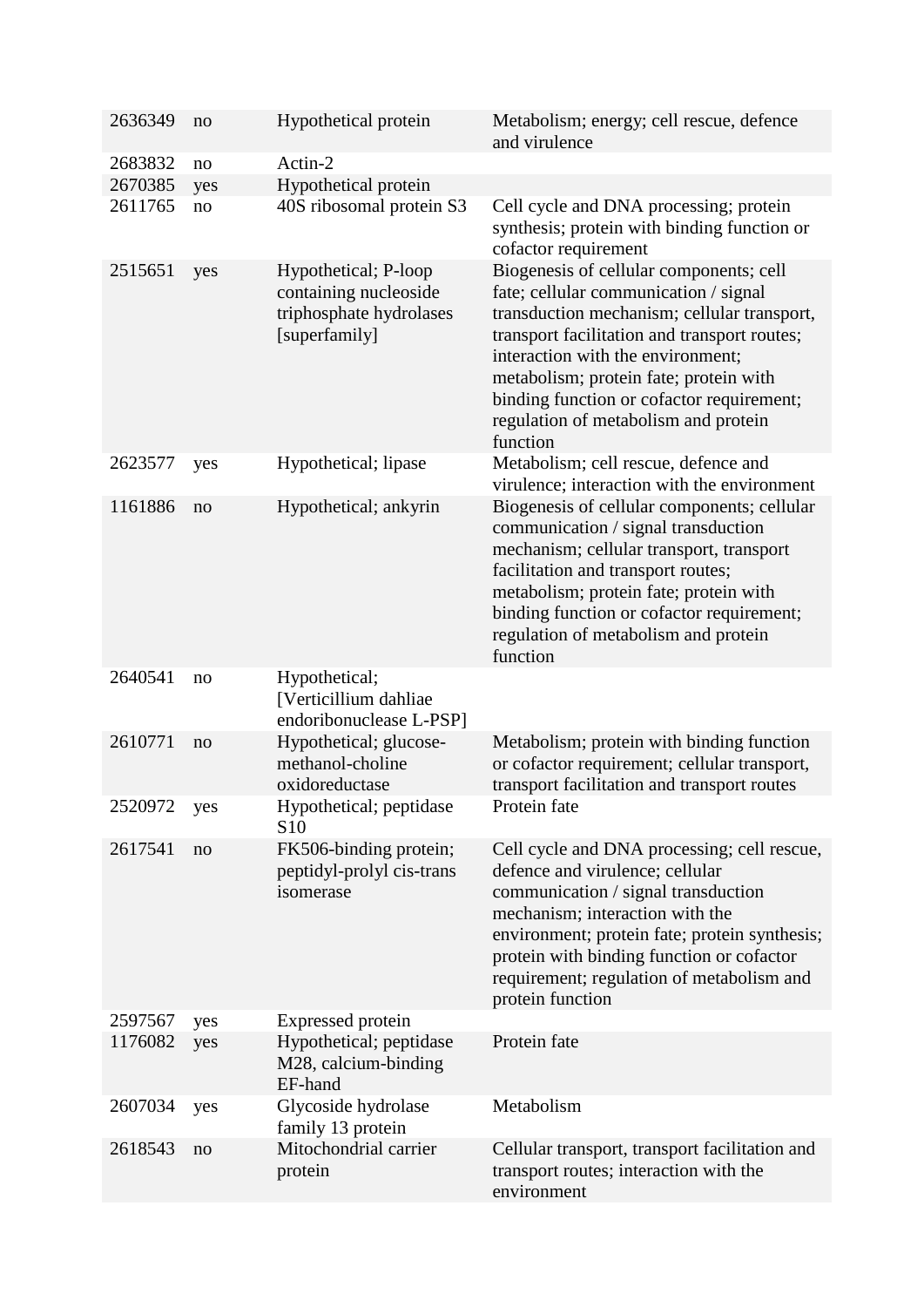| 2625433 | yes | Glycoside hydrolase<br>family 61 protein                                     | Metabolism                                                                                                                                                                                                                                                                                                              |
|---------|-----|------------------------------------------------------------------------------|-------------------------------------------------------------------------------------------------------------------------------------------------------------------------------------------------------------------------------------------------------------------------------------------------------------------------|
| 2698782 | no  | Hypothetical; DNA<br>repair/transcription<br>protein Mms19                   | Biogenesis of cellular components; cell<br>cycle and DNA processing; cell rescue,<br>defence and virulence; metabolism;<br>transcription                                                                                                                                                                                |
| 2631957 | no  | Hypothetical; peptidase<br>M24, creatinase                                   | Protein fate; protein with binding function<br>or cofactor requirement                                                                                                                                                                                                                                                  |
| 1050936 | no  | Hypothetical; [Serpula<br>lacrymans]                                         |                                                                                                                                                                                                                                                                                                                         |
| 2615411 | no  | Hypothetical; UspA                                                           | Cell rescue, defence and virulence                                                                                                                                                                                                                                                                                      |
| 2490682 | no  | Hypothetical protein                                                         |                                                                                                                                                                                                                                                                                                                         |
| 2642638 | no  | Hypothetical protein                                                         |                                                                                                                                                                                                                                                                                                                         |
| 2644822 | no  | Hypothetical; Porin                                                          | Biogenesis of cellular components; cell<br>fate; cellular transport, transport facilitation<br>and transport routes; energy; interaction<br>with the environment; protein with binding<br>function or cofactor requirement                                                                                              |
| 2086990 | yes | Hypothetical protein                                                         |                                                                                                                                                                                                                                                                                                                         |
| 2643673 | no  | Hypothetical; putative<br>N2, N2-dimethylguanosine<br>tRNA methyltransferase | Biogenesis of cellular components; protein<br>with binding function or cofactor<br>requirement; protein fate                                                                                                                                                                                                            |
| 2326475 | yes | Hypothetical protein                                                         |                                                                                                                                                                                                                                                                                                                         |
| 2622559 | yes | Hypothetical; peptidase<br>M36                                               |                                                                                                                                                                                                                                                                                                                         |
| 2612243 | no  | Hypothetical; glutamine<br>amidotransferase class-I                          | Metabolism                                                                                                                                                                                                                                                                                                              |
| 2631700 | yes | Hypothetical; fungal<br>specific transcription<br>factor                     | Transcription                                                                                                                                                                                                                                                                                                           |
| 2628084 | yes | Hypothetical; peptidase<br>M35                                               | Protein fate; protein with binding function<br>or cofactor requirement                                                                                                                                                                                                                                                  |
| 1115145 | no  | Hypothetical protein                                                         |                                                                                                                                                                                                                                                                                                                         |
| 1133652 | no  | Hypothetical; post-SET<br>zinc-binding region                                | Biogenesis of cellular components; cell<br>cycle and DNA processing; cell type<br>differentiation; cellular communication /<br>signal transduction mechanism;<br>metabolism; protein fate; protein with<br>binding function or cofactor requirement;<br>regulation of metabolism and protein<br>function; transcription |
| 2616532 | no  | Hypothetical;<br>adenosine/AMP<br>deaminase                                  | Energy; metabolism                                                                                                                                                                                                                                                                                                      |
| 1169398 | no  | Hypothetical;<br>serine/threonine protein<br>kinase                          | Cell fate; cell rescue, defence and virulence;<br>cellular communication / signal<br>transduction mechanism; metabolism;<br>protein fate; protein with binding function<br>or cofactor requirement; regulation of<br>metabolism and protein function                                                                    |
| 2665914 | no  | Hypothetical protein                                                         |                                                                                                                                                                                                                                                                                                                         |
|         |     |                                                                              |                                                                                                                                                                                                                                                                                                                         |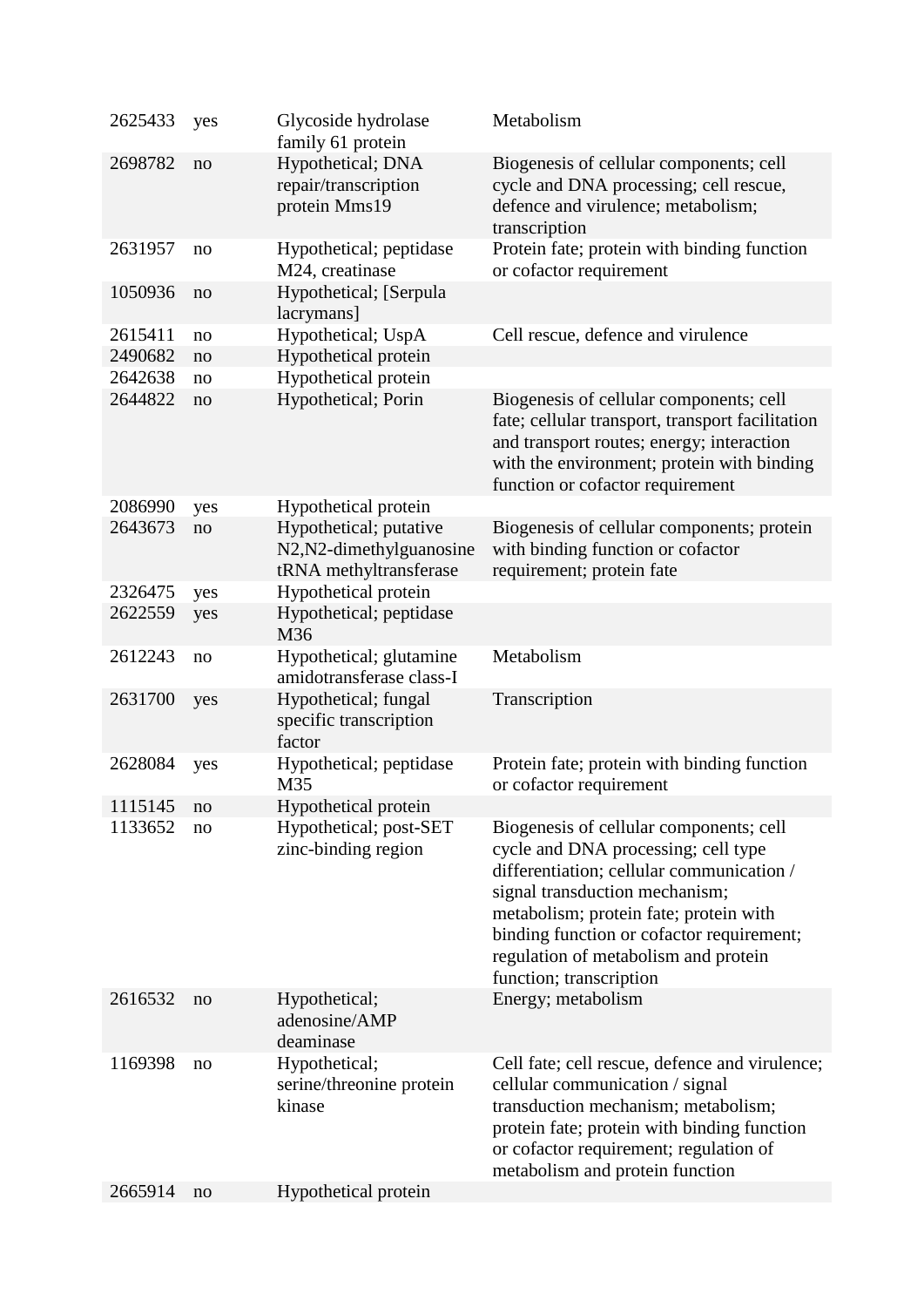| 55993   | yes | Hypothetical; peptidase<br>M35                                   |                                                                        |
|---------|-----|------------------------------------------------------------------|------------------------------------------------------------------------|
| 2662991 | yes | Hypothetical; peptidase<br>M35                                   | Protein fate; protein with binding function<br>or cofactor requirement |
| 2606470 | yes | Hypothetical; C-type<br>lectin                                   |                                                                        |
| 2635003 | no  | Glycoside hydrolase<br>family 18 protein                         | Metabolism; biogenesis of cellular<br>components                       |
| 2627742 | yes | Hypothetical; chitin<br>binding [Moniliophthora]<br>roreri, 59%] |                                                                        |

**Supplemental Table S3:** Regulated proteins of *S. commune* dikaryon 12-43x4-39 found in presence of black slate

| <b>Protein</b><br>ID | secreted | <b>JGI Best Hit /</b><br><b>Description</b>                                  | <b>FunCat Annotation</b>                                                                                                                                                                                                                                    |
|----------------------|----------|------------------------------------------------------------------------------|-------------------------------------------------------------------------------------------------------------------------------------------------------------------------------------------------------------------------------------------------------------|
| 2100685              | yes      | Hypothetical; chitinase;<br>carbohydrate-binding<br>module family 50 protein |                                                                                                                                                                                                                                                             |
| 2489112              | yes      | Hypothetical; thaumatin,<br>osmotin, thaumatin-like<br>protein [superfamily] |                                                                                                                                                                                                                                                             |
| 2009111              | yes      | Non-catalytic module<br>family EXPN protein                                  |                                                                                                                                                                                                                                                             |
| 2492393              | no       | Hypothetical; WD40<br>repeat-containing protein                              | Cell fate; cell rescue, defence and virulence;<br>cellular communication / signal<br>transduction mechanism; protein fate;<br>protein synthesis; protein with binding<br>function or cofactor requirement; regulation<br>of metabolism and protein function |
| 2664643              | no       | Glycoside hydrolase<br>family 16 protein<br>[Coniophora puteana]             |                                                                                                                                                                                                                                                             |
| 2620247              | yes      | Hypothetical; E3 ubiquitin<br>ligase                                         |                                                                                                                                                                                                                                                             |
| 2662170              | yes      | Hypothetical; osmotin,<br>thaumatin-like protein<br>[superfamily]            | Cell rescue, defence and virulence                                                                                                                                                                                                                          |
| 2618997              | yes      | Carbohydrate esterase<br>family 4 protein                                    | Metabolism; cell type differentiation                                                                                                                                                                                                                       |
| 2604035              | yes      | Hypothetical; lipase                                                         |                                                                                                                                                                                                                                                             |
| 2619343              | yes      | Hypothetical; peptidase<br>A1                                                | Cell fate; cell rescue, defence and virulence;<br>cell type differentiation; interaction with the<br>environment; protein fate; protein with<br>binding function or cofactor requirement;<br>transposable elements, viral and plasmid<br>routes             |
| 2670889              | no       | Hypothetical protein                                                         |                                                                                                                                                                                                                                                             |
| 2617902              | no       | Hypothetical; lysine<br>acetyltransferase                                    |                                                                                                                                                                                                                                                             |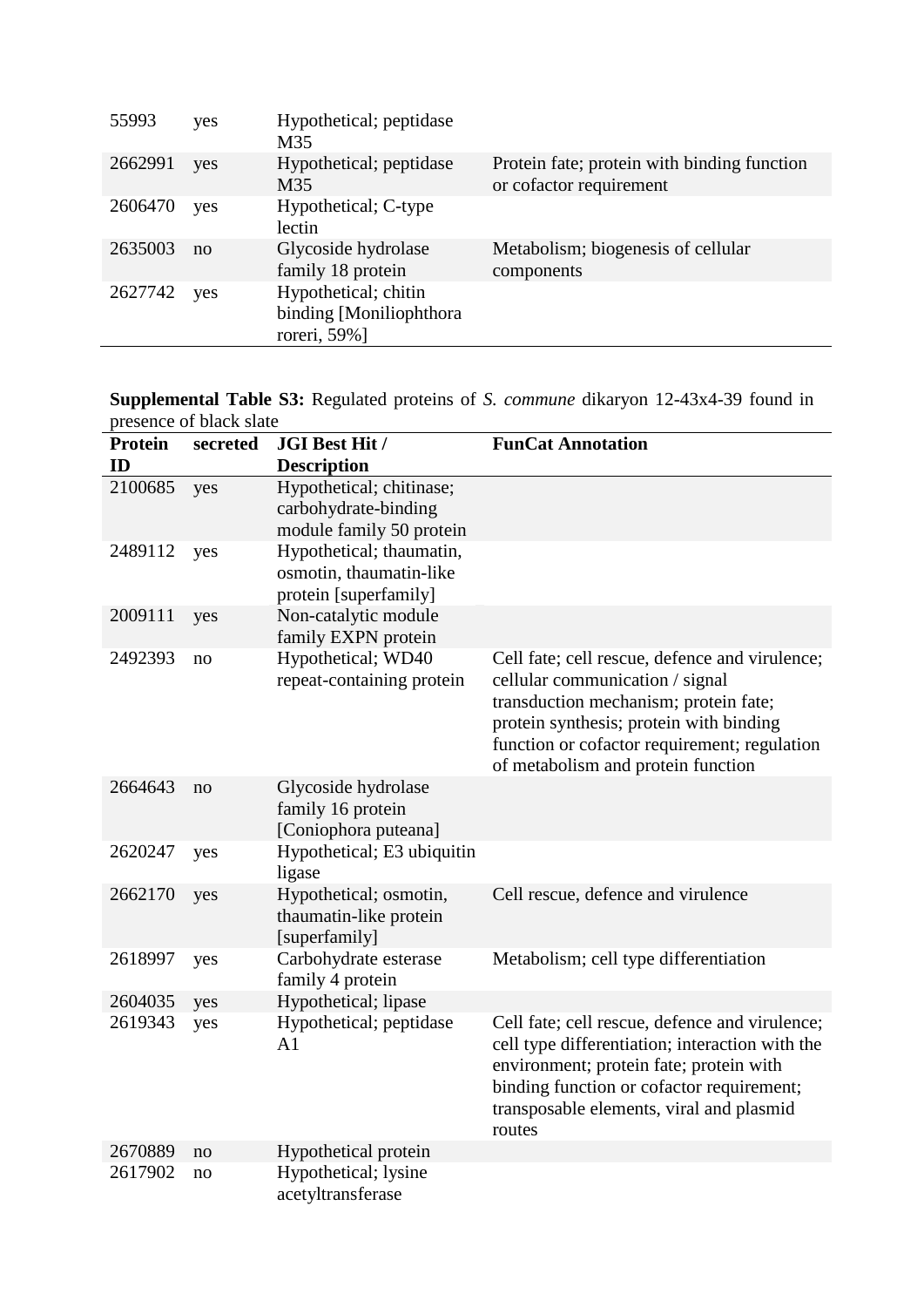|         |     | [Termitomyces sp. 40%]                                                                                       |                                                                                                                                                                       |
|---------|-----|--------------------------------------------------------------------------------------------------------------|-----------------------------------------------------------------------------------------------------------------------------------------------------------------------|
| 2086990 | yes | Hypothetical protein                                                                                         |                                                                                                                                                                       |
| 2615368 | yes | Hypothetical;<br>endonuclease/<br>exonuclease/phosphatase,<br><b>DNase I-like</b>                            |                                                                                                                                                                       |
| 2667138 | no  | [superfamily]<br>Glycoside hydrolase<br>family 43 protein                                                    |                                                                                                                                                                       |
| 2502504 | yes | Glycoside hydrolase<br>family 5 protein                                                                      | Metabolism; cell rescue, defence and<br>virulence                                                                                                                     |
| 2573370 | no  | Hypothetical protein                                                                                         |                                                                                                                                                                       |
| 2604628 | no  | Hypothetical; catalase                                                                                       | Cell cycle and DNA processing; cell fate;<br>interaction with the environment;<br>metabolism; protein with binding function<br>or cofactor requirement; transcription |
| 1176926 | no  | Hypothetical; peptidase<br>S41                                                                               |                                                                                                                                                                       |
| 2643124 | no  | Expressed protein                                                                                            |                                                                                                                                                                       |
| 2645292 | yes | Expressed protein                                                                                            |                                                                                                                                                                       |
| 2239711 | yes | Expressed protein                                                                                            |                                                                                                                                                                       |
| 2611919 | yes | Hypothetical; aldehyde<br>dehydrogenase                                                                      |                                                                                                                                                                       |
| 2565008 | yes | Hypothetical; gamma-<br>glutamyltranspeptidase                                                               | Metabolism                                                                                                                                                            |
| 2611714 | no  | predicted protein<br>[Laccaria bicolor]                                                                      |                                                                                                                                                                       |
| 2612695 | yes | Hypothetical; lipase                                                                                         |                                                                                                                                                                       |
| 2665914 | no  | Hypothetical protein                                                                                         |                                                                                                                                                                       |
| 2606470 | yes | Hypothetical; C-type<br>lectin                                                                               |                                                                                                                                                                       |
| 2722240 | no  | Hypothetical;<br>[Coprinopsis cinerea<br>calmodulin-binding motif<br>protein; Moniliophthora<br>roreri, 50%] |                                                                                                                                                                       |
| 2613271 | yes | Glycoside hydrolase<br>family 92 protein                                                                     |                                                                                                                                                                       |
| 2516634 | yes | Hypothetical;<br>heterokaryon<br>incompatibility protein<br>Het-C; collagens (type IV<br>and type XIII)      | Cell type differentiation                                                                                                                                             |
| 2628203 | yes | Glycoside hydrolase<br>family 61 protein                                                                     | Metabolism                                                                                                                                                            |
| 2581649 | no  | Hypothetical; DNA/RNA<br>helicase                                                                            | Cell cycle and DNA processing; protein<br>with binding function or cofactor<br>requirement                                                                            |
| 2640978 | no  | Hypothetical;<br>carbohydrate esterase<br>family 16                                                          |                                                                                                                                                                       |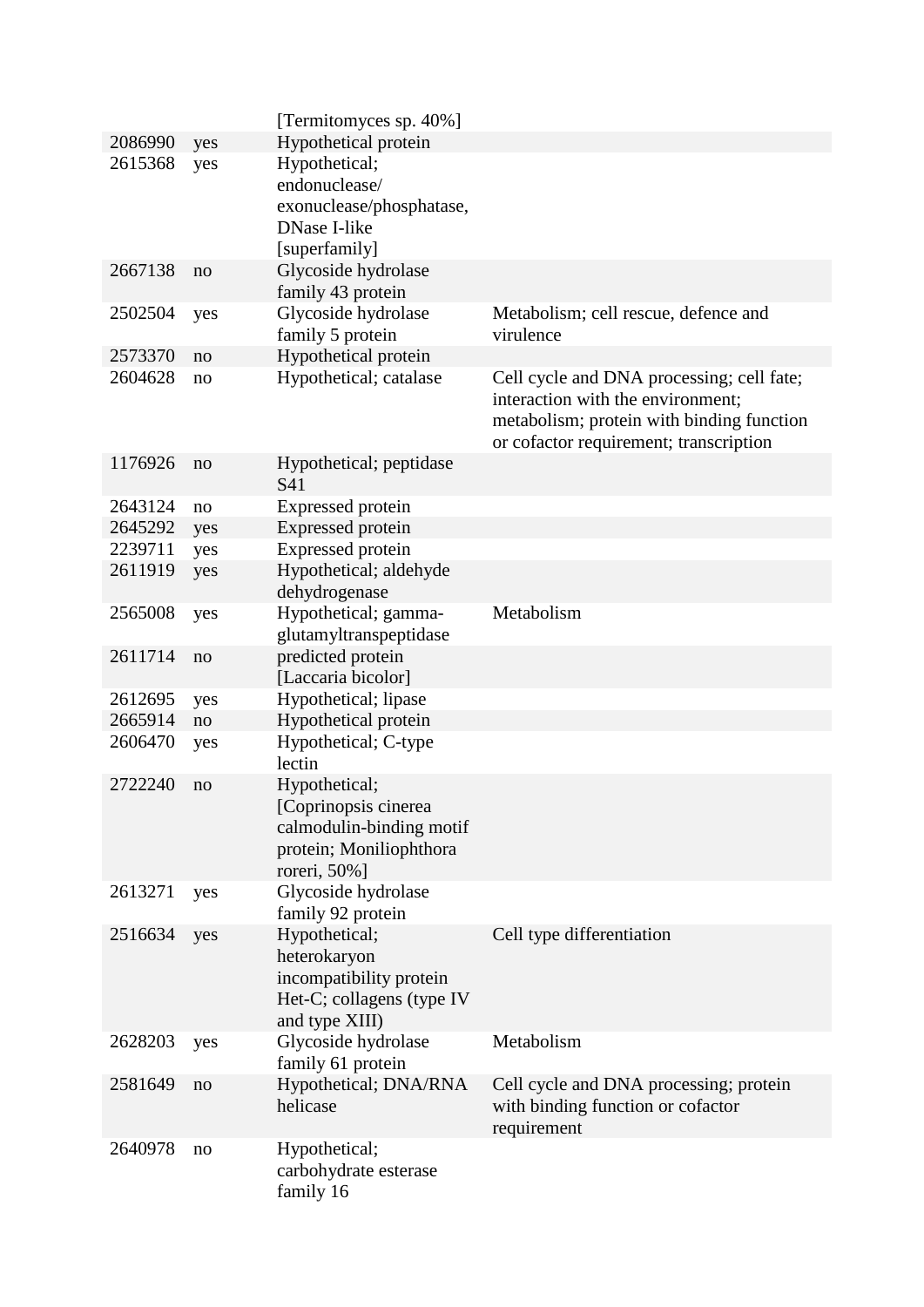| 2627223 | yes | Hypothetical protein                                                                                            |                                                                                  |
|---------|-----|-----------------------------------------------------------------------------------------------------------------|----------------------------------------------------------------------------------|
| 2605157 | yes | Glycoside hydrolase<br>family 43 protein                                                                        | Metabolism                                                                       |
| 2608082 | yes | Hypothetical;<br>mitochondrial import<br>inner membrane<br>translocase subunit<br>[Coprinopsis cinerea]<br>53%] | Cellular transport, transport facilitation and<br>transport routes; protein fate |

**Supplemental Table S4:** Regulated proteins of *S. commune* dikaryon 12-43x4-39 found in absence of black slate

| <b>Protein</b><br>ID | secreted   | <b>JGI Best Hit /</b><br><b>Description</b>                                                                       | <b>FunCat Annotation</b>                                                                                                                                                                                                                                                                                                                                        |
|----------------------|------------|-------------------------------------------------------------------------------------------------------------------|-----------------------------------------------------------------------------------------------------------------------------------------------------------------------------------------------------------------------------------------------------------------------------------------------------------------------------------------------------------------|
| 2621834              | yes        | Hypothetical protein                                                                                              | Cell rescue, defence and virulence                                                                                                                                                                                                                                                                                                                              |
| 2612719              | yes        | Glycoside hydrolase<br>family 11                                                                                  |                                                                                                                                                                                                                                                                                                                                                                 |
| 2641020              | yes        | Carbohydrate esterase<br>family 4                                                                                 | Metabolism; protein with binding function<br>or cofactor requirement                                                                                                                                                                                                                                                                                            |
| 2604352              | yes        | Hypothetical; peptidase<br>M35                                                                                    |                                                                                                                                                                                                                                                                                                                                                                 |
| 2172097              | yes        | Glycoside hydrolase<br>family 3                                                                                   | Metabolism                                                                                                                                                                                                                                                                                                                                                      |
| 2642372              | no         | Hypothetical; delta-<br>endotoxin CytB                                                                            |                                                                                                                                                                                                                                                                                                                                                                 |
| 2492871              | yes        | Glycoside hydrolase<br>family 16                                                                                  | Metabolism                                                                                                                                                                                                                                                                                                                                                      |
| 2615052              | yes        | Glycoside hydrolase<br>family 79                                                                                  |                                                                                                                                                                                                                                                                                                                                                                 |
| 2712269<br>2515651   | yes<br>yes | Hypothetical protein<br>Hypothetical; P-loop<br>containing nucleoside<br>triphosphate hydrolases<br>[superfamily] | Biogenesis of cellular components; cell<br>fate; cellular communication / signal<br>transduction mechanism; cellular transport,<br>transport facilitation and transport routes;<br>interaction with the environment;<br>metabolism; protein fate; protein with<br>binding function or cofactor requirement;<br>regulation of metabolism and protein<br>function |
| 2502024              | yes        | Hypothetical; glycosyl<br>hydrolases family 32                                                                    | Metabolism                                                                                                                                                                                                                                                                                                                                                      |
| 2631822              | no         | Hypothetical;<br>mitochondrial carrier<br>protein                                                                 | Cellular transport, transport facilitation and<br>transport routes; protein with binding<br>function or cofactor requirement<br>Metabolism                                                                                                                                                                                                                      |
| 2627185              | yes        | Hypothetical; peptidase<br>S8 and S53                                                                             | Protein fate; biogenesis of cellular<br>components; metabolism; protein with<br>binding function or cofactor requirement                                                                                                                                                                                                                                        |
| 2499350              | yes        | Hypothetical; Peptidase                                                                                           | Protein fate; biogenesis of cellular                                                                                                                                                                                                                                                                                                                            |